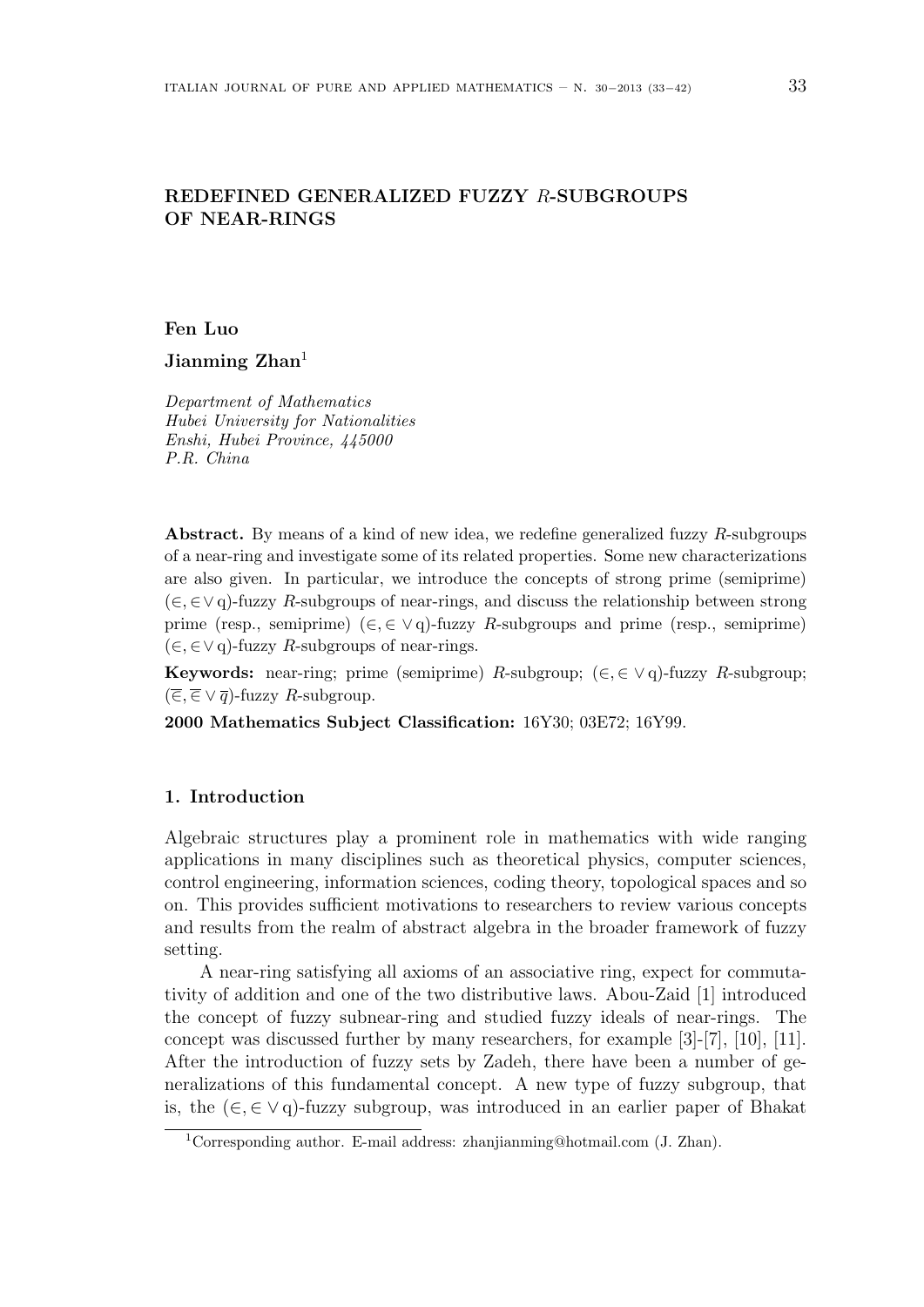and Das [2] by using the combined notions of "belongingness" and "quasicoincidence" of fuzzy points and fuzzy sets. In fact, the (*∈,∈ ∨* q)-fuzzy subgroup is an important generalization of Rosenfeld's fuzzy subgroup. It is now natural to investigate similar type of generalizations of the existing fuzzy subsystems with other algebraic structures, see [3], [4], [8], [9].

By means of a kind of new idea, we redefine generalized fuzzy *R*-subgroups of a near-ring and investigate some of its related properties. In particular, we introduce the concepts of strong prime (semiprime) ( $\in$ ,  $\in$  $\vee$  q)-fuzzy *R*-subgroups of near-rings, and discuss the relationship between strong prime (resp., semiprime) (*∈,∈ ∨* q)-fuzzy *R*-subgroups and prime (resp., semiprime) (*∈,∈ ∨* q)-fuzzy *R*subgroups of near-rings.

### **2. Preliminaries**

A non-empty set R with two binary operation " $+$ " and " $\cdot$ " is called a *near-ring* if it satisfies:

- $(1)$   $(R,+)$  is a group,
- $(2)$   $(R, \cdot)$  is a semigroup,
- (3)  $x \cdot (y + z) = x \cdot y + x \cdot z$ , for all  $x, y, z \in R$ .

We will use the word "near-ring" to mean " left near-ring" and denote *xy* instead of  $x \cdot y$ .

An *R*-subgroup *H* of a near-ring *R* is a subset of *R* such that

- (i)  $(H, +)$  is a subgroup of  $(R, +)$ ,
- $(iii)$  *RH* ⊂ *H*,
- $(iii)$  *HR*  $\subseteq$  *H.*

If *H* satisfies (i) and (ii), then it is called a left *R*-subgroup of *R*. If *H* satisfies (i) and (iii), then it is called a right *R*-subgroup of *R*.

If *I* and *J* are *R*-subgroups of near-ring *R*. An *R*-subgroup *P* of *R* is called prime if  $IJ \subseteq P$  implies  $I \subseteq P$  or  $J \subseteq P$  for all *R*-subgroups *I* and *J* of *R*. An *R*subgroup *P* of *R* is called semiprime if  $I^2 \subseteq P$  implies  $I \subseteq P$  for all *R*-subgroups *I* of *R*.

We next state some fuzzy logic concepts. Recall that a fuzzy set is a function  $\mu: R \to [0, 1]$ . For any  $A \subseteq R$ , the characteristic function of *A* is denoted by  $\chi_A$ . We define  $\mu^{-1}$  by  $\mu^{-1}(x) = \mu(-x)$ , for all  $x \in R$ .

A fuzzy set *µ* of *S* of the form

$$
\mu(y) = \begin{cases} t(\neq 0) & \text{if } y = x, \\ 0 & \text{if } y \neq x, \end{cases}
$$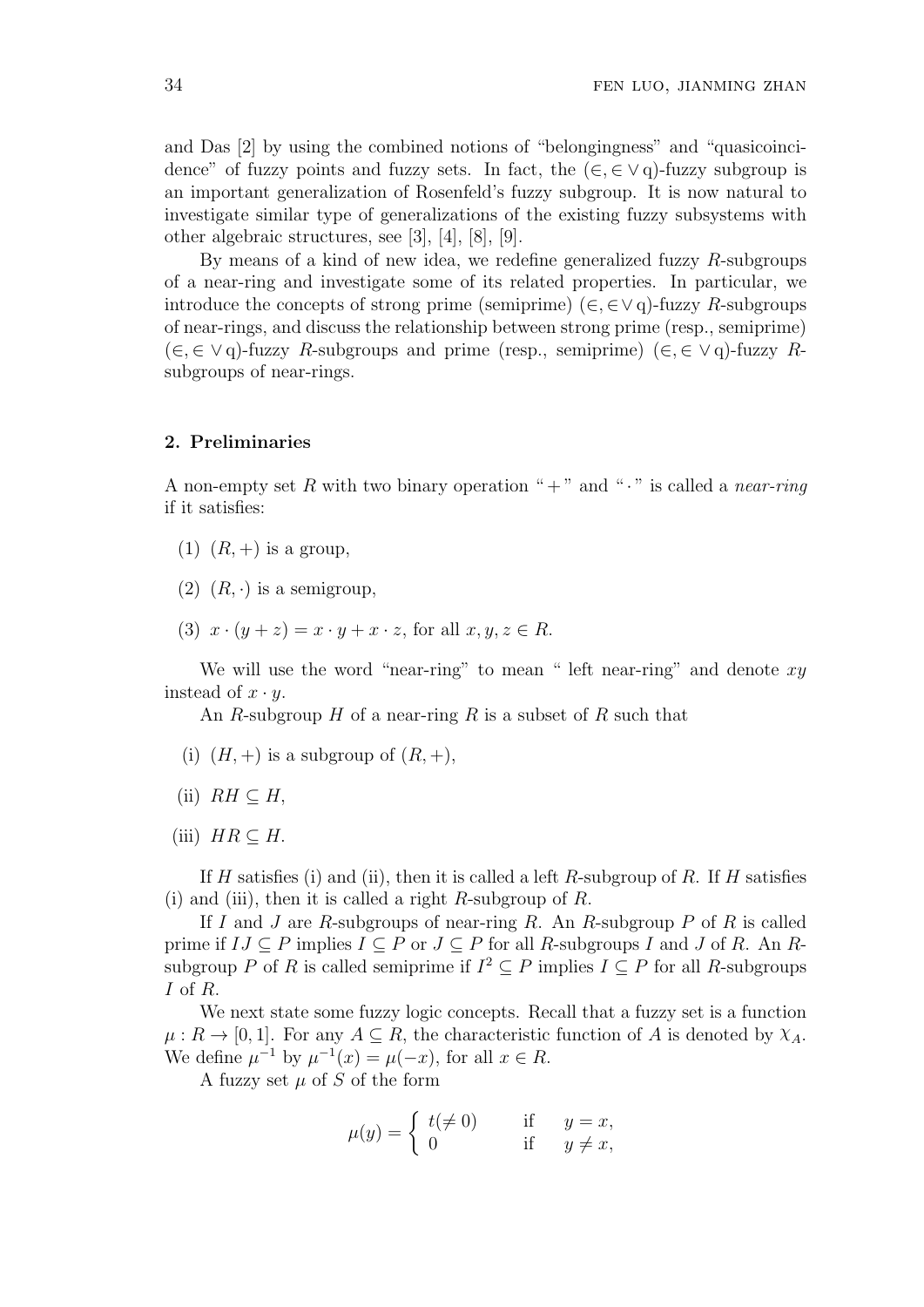is said to be a *fuzzy point with support x and value t and is denoted by x<sup>t</sup>* . A fuzzy point *x<sup>t</sup>* is said to *belong to* (resp. be *quasi-coincident with* ) a fuzzy set  $\mu$ , written as  $x_t \in \mu$  (resp.,  $x_t q \mu$ ) if  $\mu(x) \geq t$  (resp.,  $\mu(x) + t > 1$ ). If  $x_t \in \mu$  or  $x_t$  *q*  $\mu$ , then we write  $x_t \in \vee$  q $\mu$ . If  $\mu(x) < t$  (resp.,  $\mu(x) + t \leq 1$ ), then we call  $x_t \, \overline{\in} \mu$  (resp.,  $x_t \, \overline{q} \, \mu$ ). We note that the symbol  $\overline{\in} \vee \overline{q}$  means that  $\in \vee \overline{q}$  does not hold.

**Definition 2.1.** [1] A fuzzy set  $\mu$  of  $R$  is called a *fuzzy right* (resp., *left*)  $R$ *-subgroup* of *R* if

 $\mu(x + y) > \mu \wedge \mu(y), \forall x, y \in R,$ (F1a') *µ*(*−x*) *≥ µ*(*x*)*, ∀x ∈ R*,  $\mu(xy) \geq \mu(x)$  (resp.,  $\mu(yx) \geq \mu(x)$ ),  $\forall x, y \in R$ .

In what follows, a (fuzzy) *R*-subgroup means a (fuzzy) right *R*-subgroup and *R* is a near-ring unless otherwise specified.

**Definition 2.2.** [4] A fuzzy set  $\mu$  of  $R$  is called an  $(\epsilon, \epsilon \vee q)$ -fuzzy  $R$ -subgroup of *R* if for all  $t, r \in (0, 1]$  and  $x, y \in R$ ,

 $(F2a)$   $x_t \in \mu$  and  $y_r \in \mu$  imply  $(x+y)_{t \wedge r} \in \vee \infty$ ,  $(F2a')$   $x_t \in \mu$  implies  $(-x)_t \in ∨ q\mu$ ,  $(F2b)$   $x_t \in \mu$  implies  $(xy)_t \in \vee q\mu$ .

**Theorem 2.3.** [4] *A fuzzy set*  $\mu$  *of*  $R$  *is an*  $(\epsilon, \epsilon \vee q)$ *-fuzzy*  $R$ *-subgroup of*  $R$  *if and only if for any*  $x, y, a \in R$ ,

(F3a) *µ*(*x* + *y*) *≥ µ*(*x*) *∧ µ*(*y*) *∧* 0*.*5*,* (F3a') *µ*(*−x*) *≥ µ*(*x*) *∧* 0*.*5*,*  $(\text{F3b}) \mu(xy) > \mu(x) \wedge 0.5$ .

Naturally, we consider the concept of  $(\overline{\epsilon}, \overline{\epsilon} \vee \overline{q})$ -fuzzy *R*-subgroup of *R* by means of Davvaz's way.

**Definition 2.4.** A fuzzy set  $\mu$  of *R* called an  $(\overline{\epsilon}, \overline{\epsilon} \vee \overline{q})$ -fuzzy *R*-subgroup of *R* if for all  $t, r \in (0, 1]$  and for all  $x, y \in R$ ,

 $(F4a)$   $(x + y)_{t \wedge r} \overline{\in} \mu$  implies  $x_t \overline{\in} \vee \overline{q} \mu$  or  $y_r \overline{\in} \vee \overline{q} \mu$ , (F4a') (*−x*)*t∈µ* implies (*−x*)*t∈ ∨ qµ*,  $(F4b)$   $(xy)_{t\wedge r} \equiv \mu$  implies  $x_t \equiv \sqrt{q}\mu$ .

**Example 2.5.** Let  $R = \{a, b, c, d\}$  be a set with two binary operations as follows:

|                                                 | $+ a b c d$                                     |  |  |  | $\cdot \begin{array}{ccc} a & b & c & d \end{array}$ |  |
|-------------------------------------------------|-------------------------------------------------|--|--|--|------------------------------------------------------|--|
|                                                 | $a \mid a \mid b \mid c \mid d$                 |  |  |  | $a \mid a \mid a \mid a \mid a$                      |  |
| $b \begin{vmatrix} b & a & d & c \end{vmatrix}$ |                                                 |  |  |  | $b \mid a \mid a \mid a \mid a$                      |  |
|                                                 | $c \begin{vmatrix} c & d & b & a \end{vmatrix}$ |  |  |  | $c \mid a \mid a \mid a \mid a$                      |  |
|                                                 | $d \mid d \mid c \mid b \mid a$                 |  |  |  | $d \mid a \mid a \mid b \mid b$                      |  |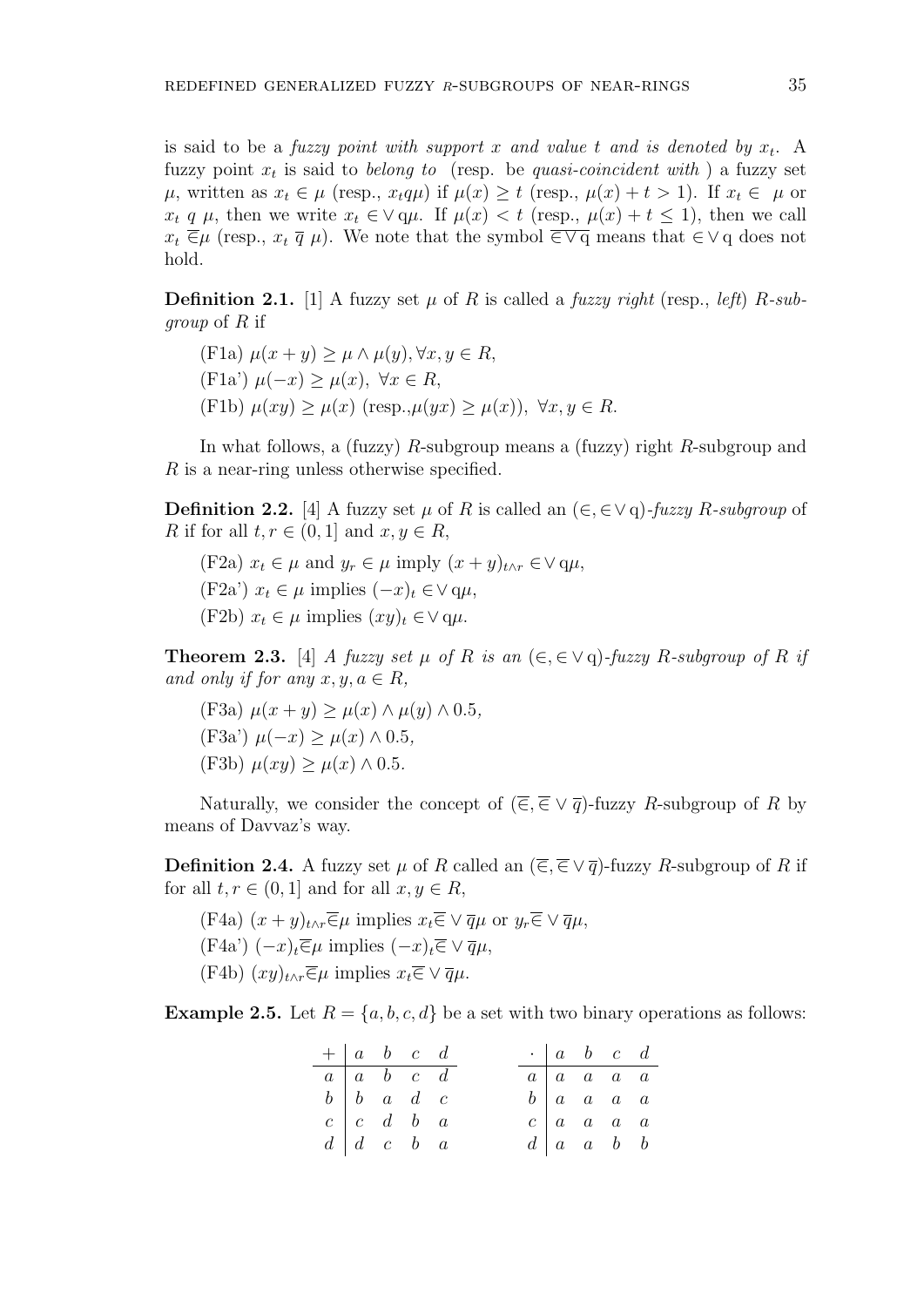Then  $(R, +, \cdot)$  is a near-ring. Define a fuzzy set  $\mu$  of  $R$  by  $\mu(a) = 0.9$ ,  $\mu(b) = 0.8, \mu(c) = 0.4$  and  $\mu(d) = 0.6$ . Thus,  $\mu$  is an  $(\overline{\epsilon}, \overline{\epsilon} \vee \overline{q})$ -fuzzy *R*-subgroup of *R*.

**Theorem 2.6.** *A fuzzy set*  $\mu$  *of*  $R$  *is an* ( $\overline{\epsilon}, \overline{\epsilon} \vee \overline{q}$ )*-fuzzy*  $R$ *-subgroup of*  $R$  *if and only if for any*  $x, y \in R$ ,

(F5a) *µ*(*x* + *y*) *∨* 0*.*5 *≥ µ*(*x*) *∧ µ*(*y*), (F5a') *µ*(*−x*) *∨* 0*.*5 *≥ µ*(*x*),  $(F5b) \mu(xy) \vee 0.5 \geq \mu(x)$ .

**Proof.** We only prove  $(F4a) \Leftrightarrow (F5a)$ . The others are similar.

 $(F4a1) \Rightarrow (F5a)$  If there exist  $x, y \in R$  such that  $\mu(x+y) \vee 0.5 < t = \mu(x) \wedge$  $\mu(y)$ , then  $0.5 < t \leq 1$ ,  $(x+y)_t \overline{\in} \mu$ , but  $x_t \in \mu$ ,  $y_t \in \mu$ . By (F1), we have  $x_t \overline{q} \mu$  or *y*<sup>*t*</sup><sub>*qu*</sub>. Then, (*t <*  $\mu(x)$  and  $t + \mu(x)$  *<* 1) or (*t <*  $\mu(y)$  and  $t + \mu(y)$  < 1). Thus,  $t \leq 0.5$ , contradiction.

 $(F5a) \Rightarrow (F4a)$  Let  $(x + y)_{t \wedge r} \in \mu$ , then  $\mu(x + y) < t \wedge r$ .

(1) If  $\mu(x + y) > \mu(x) \wedge \mu(y)$ , then  $\mu(x) \wedge \mu(y) < t \wedge r$ , and consequently,  $\mu(x) < t$  or  $\mu(y) < r$ . It follows that  $x_t \overline{\in} \mu$  or  $y_r \overline{\in} \mu$ . Thus,  $x_t \overline{\in} \vee \overline{q} \mu$  or  $y_r \overline{\in} \vee \overline{q} \mu$ .

(2) If  $\mu(x+y) < \mu(x) \wedge \mu(y)$  then by (F4), we have  $0.5 \geq \mu(x) \wedge \mu(y)$ . Putting  $x_t \overline{\in} \mu$  or,  $y_r \overline{\in} \mu$ , then  $t \leq \mu(x) \leq 0.5$  or  $r \leq \mu(y) \leq 0.5$ . It follows that  $x_t \overline{q} \mu$  or  $y_r \overline{q} \mu$ , and thus,  $x_t \overline{\in} \vee \overline{q} \mu$  or  $y_r \overline{\in} \vee \overline{q} \mu$ . This completes the proof.

### **3. Main results**

In this Section, we introduce the concepts of generalized fuzzy *R*-subgroups of near-rings by means of a new way, which is different with the related topic.

**Remark 3.1.** Let  $\mu$  and  $\nu$  be any two fuzzy sets of *R*. Then

- (i) If  $x_t \in \mu$  implies  $x_t \in \vee \varphi$  *v* for all  $x \in R$  and  $t \in (0,1]$ , then we can write *µ ⊆ ∨q ν*.
- (ii) If  $x_t \overline{\in} \mu$  implies  $x_t \overline{\in} \vee \overline{q} \nu$  for all  $x \in R$  and  $t \in (0,1]$ , then we can write  $\mu \supseteq \vee \overline{q} \nu$ .

**Proposition 3.2.** For any two fuzzy sets  $\mu$  and  $\nu$  of  $R$ .

- (i)  $\mu \subset \vee$  *q*  $\nu$  *if and only if*  $\nu(x) > \min\{\mu(x), 0.5\}, \forall x \in R$ ;
- (ii)  $\mu \supset \vee \overline{q} \nu$  *if and only if* max $\{\mu(x), 0.5\} > \nu(x), \forall x \in R$ .

**Proof.** (i) Let  $\mu \subseteq \forall q \nu$ . If there exists  $x \in R$  such that  $\nu(x) < t = \mu(x) \wedge 0.5$ , then  $x_t \in \mu$ , but  $x_t \in \forall \mathbf{q} \nu$ , contradiction.

Conversely, let  $\nu(x) \geq \mu(x) \wedge 0.5, \forall x \in R$ . If  $\mu \subseteq \forall q \nu$ , then there exists  $x_t \in \mu$ , but  $x_t \in \nabla \varphi$ , and so  $\mu(x) \geq t$  and  $\nu(x) < t < 0.5$ , contradiction.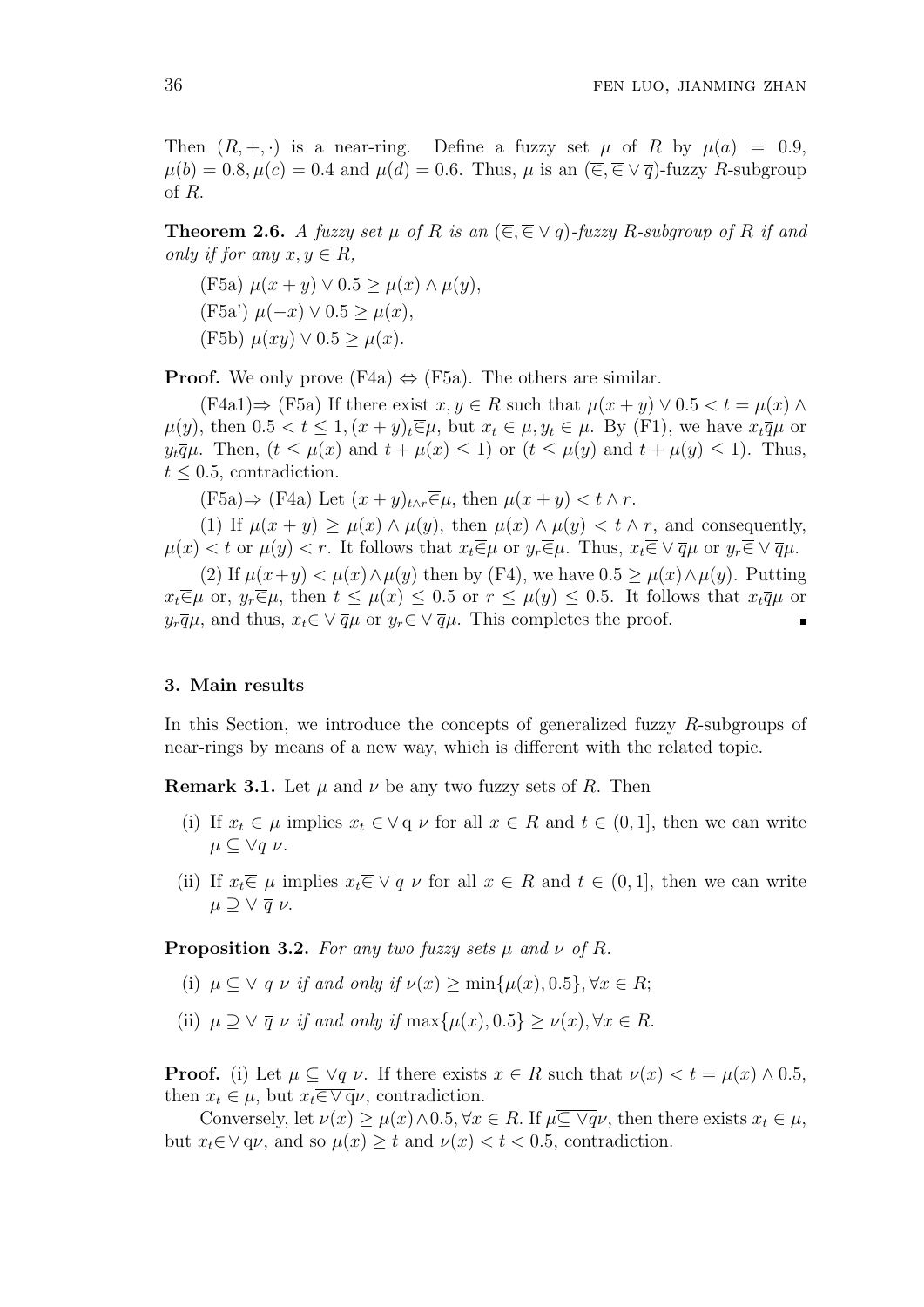(ii) Let  $\mu \supseteq \vee \overline{q} \nu$ . If there exists  $x \in R$  such that  $\mu(x) \vee 0.5 < t = \nu(x)$ , then  $x_t \in \nu$ , but  $x_t \overline{\in} \mu$  and  $t > 0.5$ . Hence  $x_t \overline{\in} \vee \overline{q} \nu$ , and so  $x_t \overline{q} \nu$ , that is,  $G(x) + t \leq 1$ , and so  $t \leq 0.5$ , contradiction.

Conversely, let  $\mu(x) \vee 0.5 \geq \nu(x), \forall x \in R$ . If  $\mu \overline{\supseteq} \vee \overline{q} \nu$ , then there exists  $x_t \overline{\in} \mu$ , but  $x_t \overline{\overline{\epsilon}} \vee \overline{q} \nu$ . Hence  $\mu(x) < t$ ,  $\nu(x) \geq t$  and  $\nu(x) + t > 1$ .

**Case (1).**  $\mu(x) > 0.5$ . Then  $\mu(x) > \nu(x)$ , contradiction.

**Case (2).**  $\mu(x) \leq 0.5$ . Then  $0.5 \geq \nu(x)$ . By  $\nu(x) \geq t$ ,  $0.5 \geq \nu(x) \geq t$ . But  $2\nu(x) \geq \nu(x) + t > 1$ , and so  $\nu(x) > 0.5$ , contradiction.

Now, we give the concepts of the product and sum of two fuzzy sets of *R*.

**Definition 3.3.** Let  $\mu$  and  $\nu$  be fuzzy sets of *R*. Then the sum of  $\mu$  and  $\nu$  is defined by

$$
(\mu \circ \nu)(x) = \bigvee_{x=ab} (\mu(a) \land \nu(b))
$$

and  $(\mu \circ \nu)(x) = 0$  if *x* cannot be expressed as  $x = ab$ .

**Definition 3.4.** Let  $\mu$  and  $\nu$  be fuzzy sets of *R*. Then the sum of  $\mu$  and  $\nu$  is defined by

$$
(\mu + \nu)(x) = \bigvee_{x=a+b} (\mu(a) \wedge \nu(b))
$$

and  $(\mu + \nu)(x) = 0$  if *x* cannot be expressed as  $x = a + b$ .

Now, by means of a new way, we consider another generalized fuzzy *R*subgroup of near-rings, which is called a new  $(\in, \in \vee q)$ -fuzzy *R*-subgroups.

**Definition 3.5.** A fuzzy set  $\mu$  of  $R$  is called a *new* ( $\in$ ,  $\in$  $\vee$  q)*-fuzzy*  $R$ *-subgroup* of *R* if it satisfies:

(F6a) 
$$
(\mu + \mu) \subseteq \forall q\mu
$$
,  
\n(F6a')  $\mu^{-1} \subseteq \forall q\mu$ ,  
\n(F6b)  $(\mu \circ \chi_R) \subseteq \forall q\mu$ .

**Theorem 3.6.** *A fuzzy set*  $\mu$  *of*  $R$  *is a new*  $(\epsilon, \epsilon \vee q)$ -*fuzzy*  $R$ -*subgroup of*  $R$  *if and only if it satisfies* (F3a), (F3a') and (F3b).

**Proof.** Let  $\mu$  be a new  $(\epsilon, \epsilon \vee q)$ -fuzzy *R*-subgroup of *R*. If there exist  $x, y \in R$ such that  $\mu(x + y) < t < \mu(x) \wedge \mu(y) \wedge 0.5$ , then  $t < 0.5, x_t \in \mu, y_t \in \mu$ , but  $(x + y)_t \overline{\in} \mu$ , and so  $(x + y)_t \overline{\in} \nabla \overline{q} \mu$ . But,  $(\mu + \mu)(x + y) = \nabla$ *x*+*y*=*a*+*b*  $(\mu(a) \land \mu(b))$  ≥  $\mu(x) \wedge \mu(y) \geq t$ , and so  $(x + y)_t \in (\mu + \mu)$ . Thus,  $(x + y)_t \in V$  q $\mu$ , contradiction. This proves (F3a) holds.

Now, if there exists  $x \in R$  such that  $\mu(-x) < t < \mu(x) \wedge 0.5$ , then  $\mu(x) \geq t$ and  $t < 0.5$ , but  $(-x)\overline{\in}\mu$ . Thus,  $(-x)_t\overline{\in}\sqrt{q}\mu$ . But  $\mu^{-1}(-x) = \mu(x) \ge t$ , and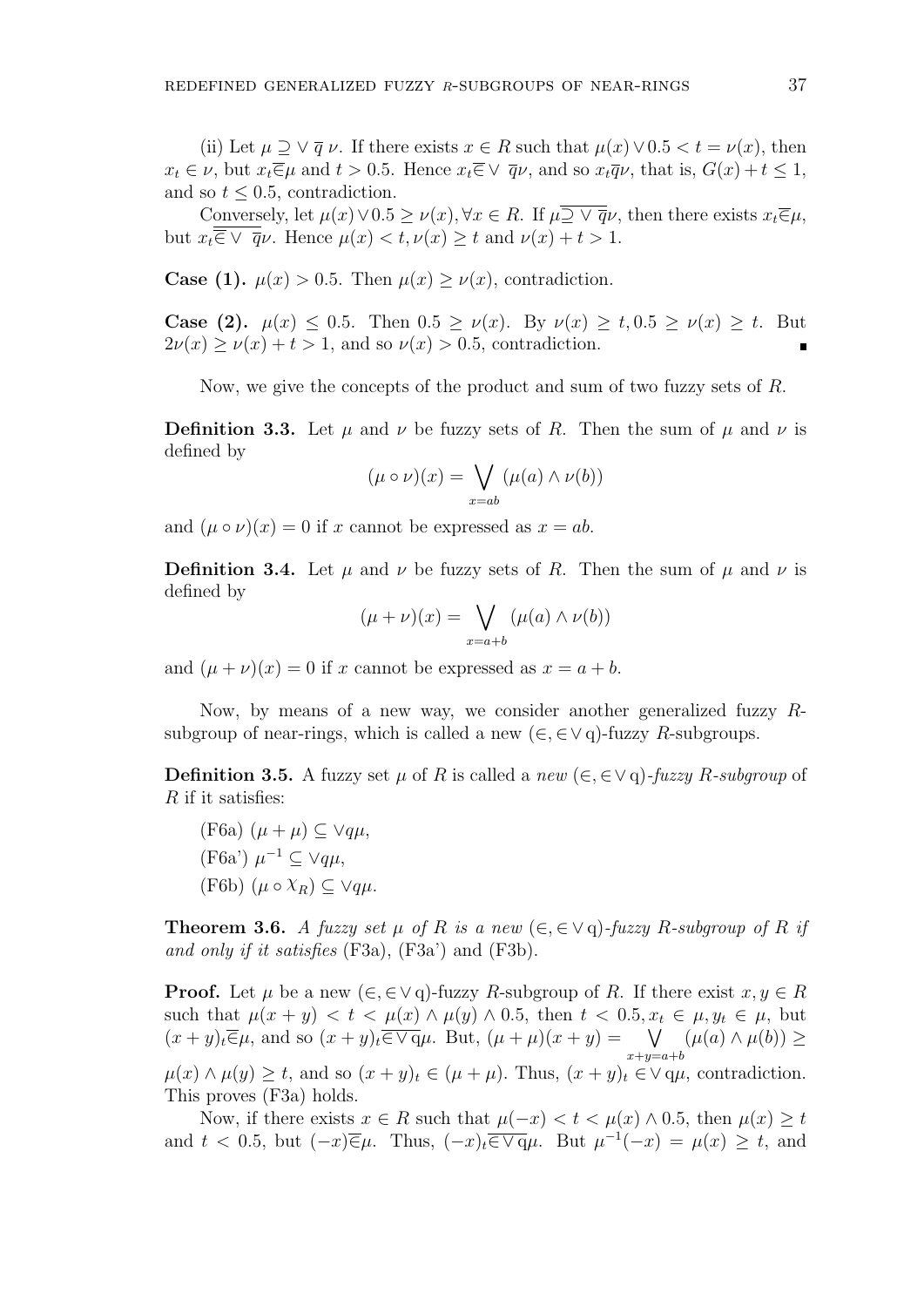$\blacksquare$ 

so  $(-x)_t \in \mu^{-1}$ , which implies,  $(-x)_t \in \vee q\mu$ , contradiction. This proves (F3a') holds.

The proof of (F3b) is similar to the proof of (F3a).

Conversely,  $\mu$  satisfies (F3a), (F3a') and (F3b). Let  $x_t \in (\mu + \mu)$ , but  $x_t \in \nabla \varphi \mu$ . Then  $\mu(x) < t$  and  $\mu(x) < 0.5$ . By definition,  $(\mu + \mu)(x + y) = \sqrt{2\pi}$ *x*+*y*=*a*+*b*  $(\mu(a) \wedge \mu(b)).$ Since  $0.5 > \mu(x) = \mu(a+b) \ge \mu(a) \wedge \mu(b) \wedge 0.5$ , and so  $\mu(x) \ge \mu(a) \wedge \mu(b)$ . Thus,  $t \leq (\mu + \mu)(x) \leq \sqrt{\mu(x)} = \mu(x)$ , that is,  $\mu(x) \geq t$ , contradiction. This proves *x*=*a*+*b* that (F6a)holds.

Now, let  $x_t \in \mu^{-1}$ , but  $x_t \in \nabla \overline{q} \mu$ , then  $\mu(x) < t$  and  $\mu(x) < 0.5$ . Thus  $\mu(-x) \ge$  $\mu(x) \wedge 0.5 = \mu(x)$ , and so  $\mu(-x) = \mu(x)$ . Hence  $t \leq \mu^{-1}(x) = \mu(-x) = \mu(x)$ , contradiction.

The proof of (F6b) is similar to the proof of (F6a).

Therefore,  $\mu$  is a new  $(\in, \in \vee \cap)$ -fuzzy *R*-subgroup of *R*.

The following is a consequence of Theorem 2.3 and 3.6.

**Corollary 3.7.** The concepts of new  $(\in, \in \vee \subseteq \subseteq)$ -fuzzy *R*-subgroups of *R* and  $(\in, \in \subseteq)$ *∨* q)*-fuzzy R-subgroups are equivalent, respectively.*

Next, by means of a new way, we consider another a generalized fuzzy *R*subgroup of near-rings, which is called a new  $(\overline{\epsilon}, \overline{\epsilon} \vee \overline{q})$ -fuzzy *R*-subgroup.

**Definition 3.8.** A fuzzy set  $\mu$  of *R* is called a *new* ( $\overline{\epsilon}, \overline{\epsilon} \vee \overline{q}$ )*-fuzzy R-subgroup* of *R* if it satisfies:

(F7a) 
$$
\mu \supseteq \sqrt{q}(\mu + \mu)
$$
,  
(F7a')  $\mu \supseteq \sqrt{q}\mu^{-1}$ ,  
(F7b)  $\mu \supseteq \sqrt{q}(\mu \circ \chi_R)$ .

**Theorem 3.9.** *A fuzzy set µ of R is a new*  $(\overline{\epsilon}, \overline{\epsilon} \vee \overline{q})$ *-fuzzy R-subgroup of R if and only if it satisfies* (F5a), (F5a') *and* (F5b).

**Proof.** Let  $\mu$  be a new  $(\epsilon, \epsilon \vee q)$ -fuzzy *R*-subgroup of *R*. If there exist  $x, y \in R$ such that  $\mu(x+y) \vee 0.5 < t < \mu(x) \wedge \mu(y)$ , then  $t > 0.5, x_t \in \mu, y_t \in \mu$ , but  $(x + y)_t \overline{\in} \mu$ , and so  $(x + y)_t \overline{\in} \vee \overline{q}(\mu + \mu)$ . Thus,

$$
(*)\qquad \qquad (\mu+\mu)(x+y)
$$

and

$$
(**) \qquad (\mu + \mu)(x + y) + t \le 1
$$

But,  $(\mu + \mu)(x + y) = \sqrt{2\pi}$ *x*+*y*=*a*+*b*  $(\mu(a) \land \mu(b)) \ge \mu(x) \land \mu(y) \ge t$ , which implies,  $(\mu + \mu)(x + y) \geq t$ . By (\*) and (\*\*), we have  $(\mu + \mu)(x + y) + t \leq 1$ , and so  $t \leq 0.5$ , contradiction. This proves (F5a) holds. Similarly, we can prove (F5a') and (F5b).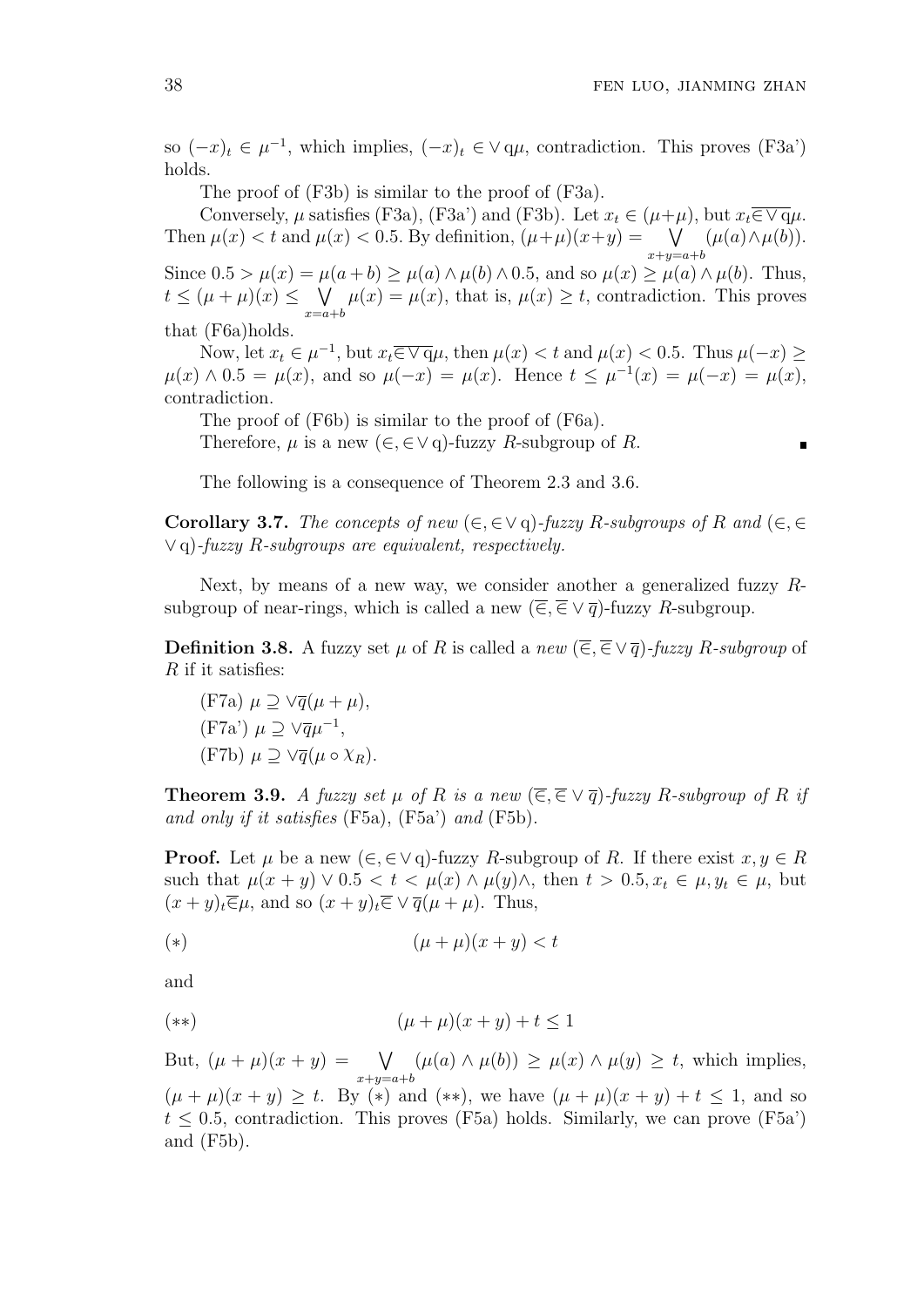Conversely,  $\mu$  satisfies (F5a), (F5a') and (F5b). Let  $x_t \in \mu$ , but  $x_t \overline{\overline{\epsilon} \vee \overline{q}}(\mu+\mu)$ . Then  $\mu(x) < t$ , but  $(\mu + \mu)(x) \ge t$  and  $(\mu + \mu)(x) + t > 1$ , and so  $(\mu + \mu)(x) > 0.5$ . By definition,  $(\mu + \mu)(x) = \sqrt{ }$ *x*=*a*+*b* (*µ*(*a*)*∧µ*(*b*)). Since 0*.*5*∨µ*(*x*) = *µ*(*a* + *b*)*∨*0*.*5 *≥ µ*(*a*)*∧µ*(*b*), and so 0.5 $\vee$ *µ*(*x*)  $\geq$  *µ*(*a*)*∧µ*(*b*). Thus, *t* ≤ (*µ*+*µ*)(*x*) ≤  $\vee$ *x*=*a*+*b*  $\mu(x) \vee 0.5$ . Since  $(\mu + \mu)(x) > 0.5$ , then  $\mu(x) \geq 0.5$ , and so  $\mu(x) \geq t$ , contradiction. This proves that (F7a) holds. Similarly, we can prove (F7a') and (F7b) hold. Therefore,  $\mu$  is a new  $(\overline{\epsilon}, \overline{\epsilon} \vee \overline{q})$ -fuzzy *R*-subgroup of *R*.

The following is a consequence of Theorem 2.5 and 3.9.

**Corollary 3.10.** *The concepts of new*  $(\overline{\epsilon}, \overline{\epsilon} \vee \overline{q})$ *-fuzzy R-subgroups of R* and (*∈,∈ ∨ q*)*-fuzzy R-subgroups are equivalent, respectively.*

## **4. Strong prime (semiprime)** (*∈, ∈∨* q)**-fuzzy** *R***-subgroups**

In this Section, we introduce the concepts of strong prime (semiprime) ( $\in$ , $\in$  $\vee$  q)fuzzy *R*-subgroups of near-rings. In particular, we discuss the relationship between strong prime (resp., semiprime)  $(\in, \in \vee \neq)$ -fuzzy *R*-subgroups and prime (resp., semiprime)  $(\in, \in \vee \neq)$ -fuzzy *R*-subgroups of near-rings.

# **Definition 4.1.** [8]

- (i) An ( $\in$ ,  $\in$   $\vee$   $\varphi$ )-fuzzy *R*-subgroup *µ* of *R* is called prime if for all *x*, *y*  $\in$  *R* and  $t \in (0, 1]$ , we have
- $(P)$   $(xy)_t \in \mu \Rightarrow x_t \in \vee q\mu$  or  $y_t \in \vee q\mu$ .
- (ii) An  $(\in, \in \vee \neq)$ -fuzzy *R*-subgroup  $\mu$  of *R* is called semiprime if for all  $x \in$  $R, t \in (0, 1]$ , we have
- $(SP)$   $(x^2)_t \in \mu \Rightarrow x_t \in \vee q\mu.$

## **Theorem 4.2.** [8]

- (i)  $An \ (\in, \in \vee \cap)$ -fuzzy  $R$ -subgroup  $\mu$  of  $R$  is prime if for all  $x, y \in R$ , it satisfies:
- $(\mathbf{P}') \mu(x) \vee \mu(y) > \mu(xy) \wedge 0.5.$
- (ii) *An*  $(\epsilon, \epsilon \vee q)$ -fuzzy *R*-subgroup  $\mu$  of *R* is semiprime if for all  $x \in R$ , it *satisfies:*
- $(\text{SP}') \mu(x) \geq \mu(x^2) \wedge 0.5$ .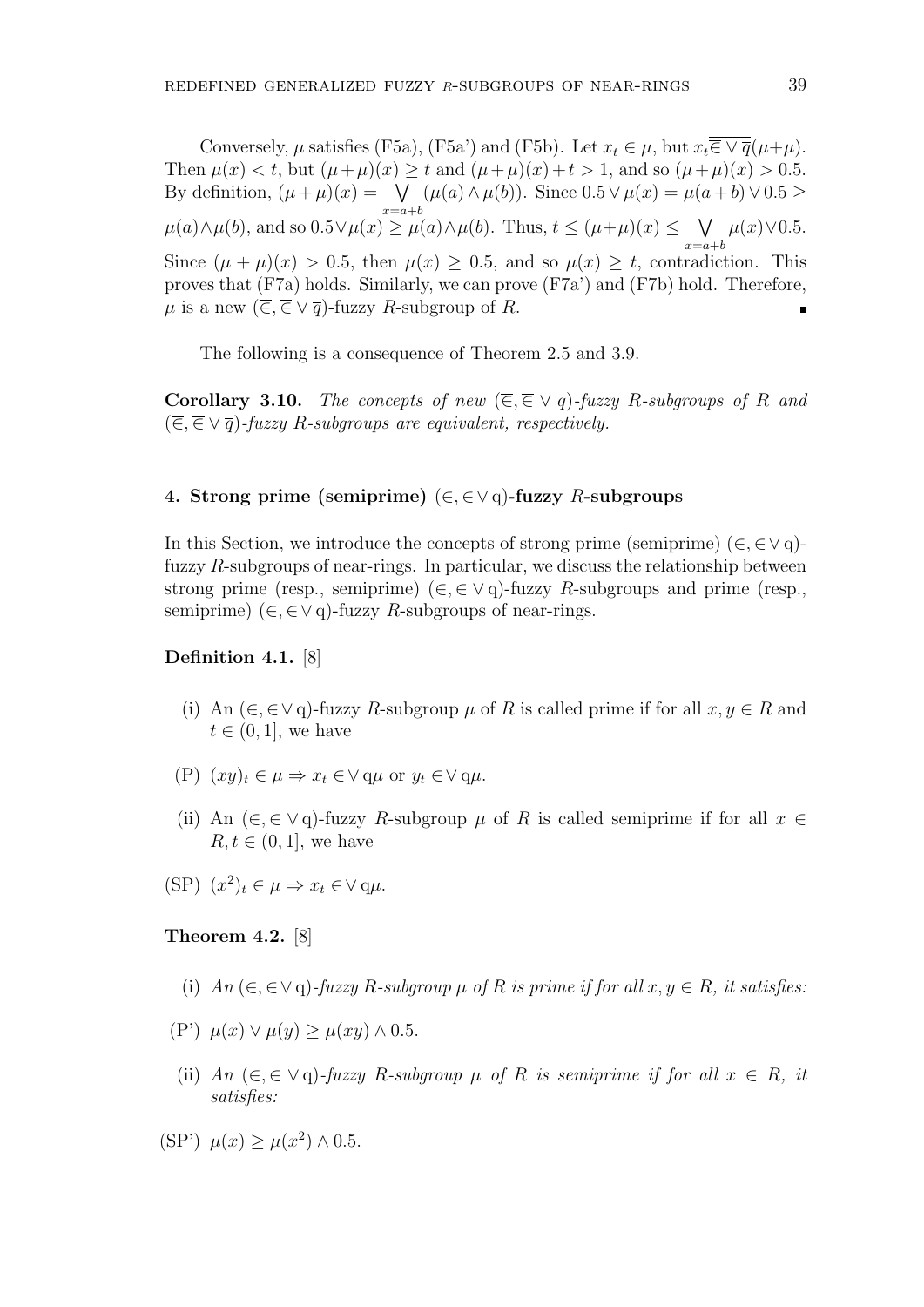For a fuzzy set  $\mu$  of  $R$  and  $t \in (0,1]$ , the crisp set  $\mu_t = \{x \in R \mid \mu(x) \geq t\}$  is called the *level subset* of *µ*.

**Theorem 4.3.** [8]  $An \ (\in, \in \vee \cap)$ -fuzzy *R*-subgroup  $\mu$  of *R* is prime (semiprime) *if and only if*  $\mu_t(\neq \emptyset)$  *is a prime (semiprime) R-subgroup of R for all*  $t \in (0, 0.5]$ *, respectively.*

Now, we give the concept of strong prime (semiprime)  $(\in, \in \vee \neq \emptyset)$ -fuzzy *R*subgroups of near-rings.

### **Definition 4.4.**

- (i) An  $(\infty, \in \vee q)$ -fuzzy *R*-subgroup  $\rho$  of *R* is called strong prime if for every (*∈, ∈∨* q)-fuzzy *R*-subgroups *µ* and *ν* of *R*, it satisfies:
- $(P^{\prime\prime})$   $\mu \circ \nu \subset \rho$  implies  $\mu \subset \rho$  or  $\nu \subset \rho$ .
	- (ii) An  $(\in, \in \vee \cap)$ -fuzzy *R*-subgroup  $\mu$  of *R* is called strong semiprime if for every  $(∈, ∈ ∨ q)$ -fuzzy *R*-subgroup  $\mu$  of *R*, it satisfies:

 $(SP") \mu \circ \mu \subset \rho$  implies  $\mu \subset \rho$ .

**Theorem 4.5.** Let  $\mu$  be a strong prime (semiprime)  $(\in \in \vee \cap)$ -fuzzy *R*-subgroup *of R.* Then  $\mu_t(\neq \emptyset)$  *is a prime* (*semiprime*) *R-subgroup of R for all*  $t \in (0, 0.5]$ *, respectively.*

**Proof.** We only consider strong prime  $(\in, \in \vee \neq \emptyset)$ -fuzzy *R*-subgroups. The case for strong semiprimeness is similar.

Let  $t \in (0, 0.5]$  be such that  $\mu_t$  is non-empty. Then  $\mu_t$  is an *R*-subgroup of *R*. Now we show that  $\mu_t$  is prime. Let *I* and *J* be two *R*-subgroups of *R* such that  $IJ \subseteq \mu_t$ . Then it is easy to see that  $t_I$  and  $t_J$  are two  $(\in, \in \vee q)$ -fuzzy *R*-subgroups of *R* and that  $t_I \circ t_J \subseteq \mu$ . In fact, let  $x \in R$ . If  $(t_I \circ t_J)(x) = 0$ , then  $(t_I \circ t_J)(x) = 0 \leq \mu(x)$ . Otherwise, there exist  $a, b \in R$  such that  $x = ab$ and  $t_I(a) \wedge t_J(b) \neq 0$ . This implies  $a \in I$  and  $b \in J$ , hence  $x \in IJ \subseteq \mu_t$ , that is,  $\mu(x) \geq t$ . Hence  $(t_I \circ t_J)(x) = \sqrt{t}$ *x*=*yz*  $t_I(y) \wedge t_J(z) \le t \le \mu(x)$ . Therefore,  $t_I \circ t_J \subseteq \mu$ . Since  $\mu$  is a strong prime  $(\epsilon, \epsilon \vee q)$ -fuzzy *R*-subgroup of *R*, we have  $t_I \subseteq \mu$  or

 $t_J \subseteq \mu$ , this implies  $I \subseteq \mu_t$  or  $J \subseteq \mu_t$ . This completes the proof. п The following is a consequence of Theorems 4.3 and 4.5.

**Theorem 4.6.** *Every strong prime* (*semiprime*) (*∈, ∈∨* q)*-fuzzy R-subgroup of a near-ring is a prime* (*semiprime*)  $(\in, \in \vee \neq)$ *-fuzzy R-subgroup, respectively.* 

**Remark 4.7.** The converse of Theorem 4.6 is not true in general as shown in the following example.

**Example 4.8.** Let  $(\mathbb{Z}, +, \cdot)$  be the near-ring (it is also a ring) of all integers. Then  $0.4_{(2)}$  is an  $(\in, \in \vee \neq)$ -fuzzy *R*-subgroup of Z and non-empty subset  $(0.4_{(2)})_t$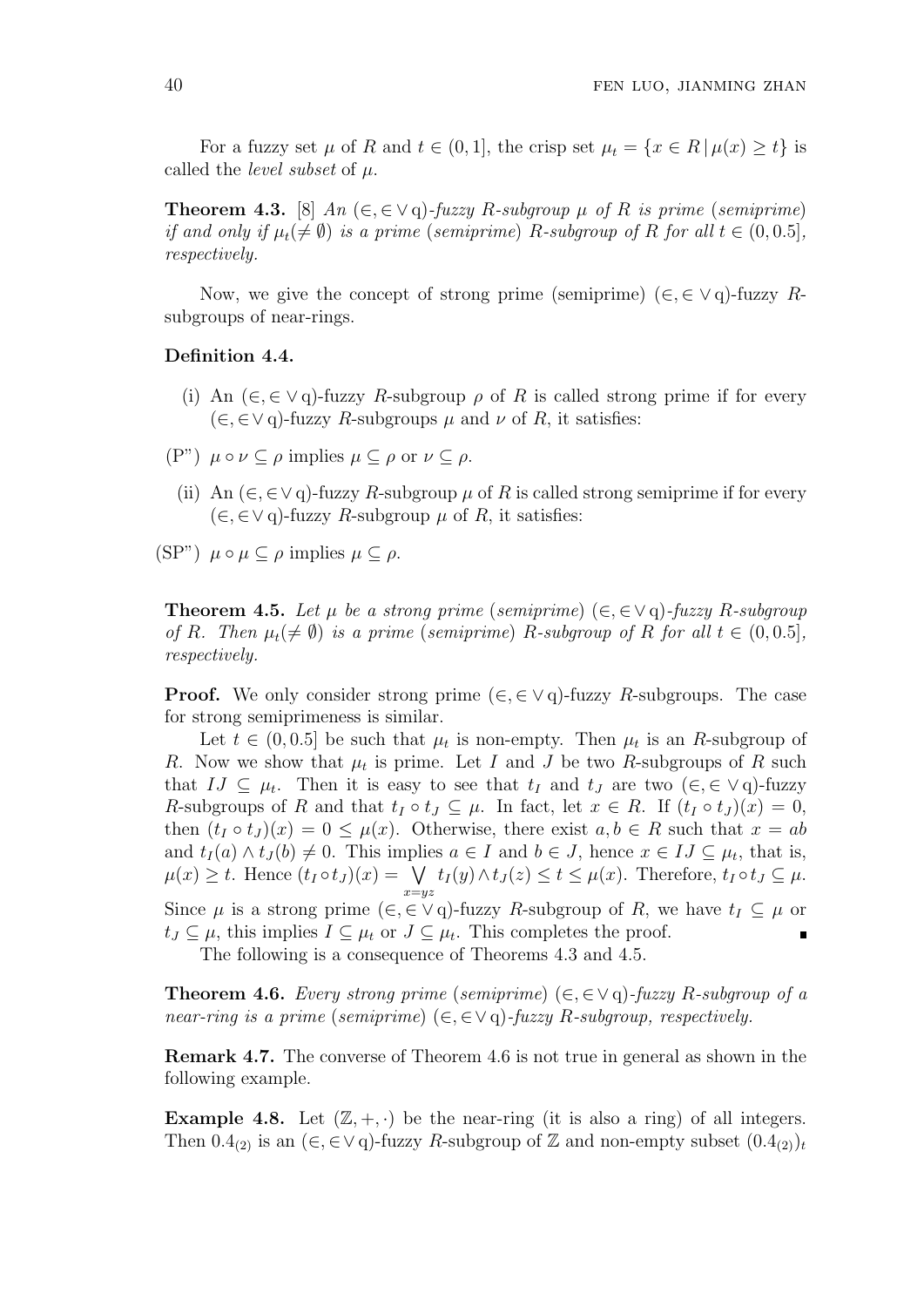is a prime *R*-subgroup of *R* for all  $t \in (0, 0.5]$ . By Theorem 4.3, we know that 0.4<sub>(2)</sub> is a prime ( $∈, ∈∨$ q)-fuzzy *R*-subgroup of  $\mathbb{Z}$ , but it is not strong prime.

In fact, 0*.*4<sub>(3)</sub>  $\circ$  0*.*5<sub>(4)</sub>  $\subseteq$  0*.*4<sub>(2)</sub>, but 0*.*4<sub>(3)</sub>  $\nsubseteq$  0*.*4<sub>(2)</sub> and 0*.*5<sub>(4)</sub>  $\nsubseteq$  0*.*4<sub>(2)</sub>, where both 0.4<sub>(3)</sub> and 0.5<sub>(4)</sub> are  $(\in, \in \vee \neq)$ -fuzzy *R*-subgroups of  $\mathbb{Z}$ .

# **5. Conclusions**

In study the structure of a fuzzy algebraic system, we notice that the (fuzzy) *R*-subgroups with special properties always play an important role. In this paper, by means of a kind of new idea, we redefine generalized fuzzy *R*-subgroups of a near-ring and investigate some of its related properties.

We hope that the research along this direction can be continued, and in fact, some results in this paper have already constituted a platform for further discussion concerning the future development of near-rings. In our future study of fuzzy structure of near-rings, may be the following topics should be considered:

- (1) To describe soft near-rings and its applications;
- (2) To establish an (*∈, ∈∨* q)-fuzzy spectrum of near-rings.

**Acknowledgements.** This research is partially supported by a grant of National Natural Science Foundation of China (61175055), Innovation Term of Higher Education of Hubei Province, China (T201109), Natural Science Foundation of Hubei Province (2012FFB01101) and Innovation Term of Hubei University for Nationalities (MY2012T002).

# **References**

- [1] Abou-Zaid, A., *On fuzzy subnear-rings, Fuzzy Sets and Systems*, 81 (1996), 383-393.
- [2] Bhakat, S.K., Das, P., (*∈,∈∨* q)*-fuzzy subgroups*, Fuzzy Sets and Systems, 80 (1996) 359–368.
- [3] Davvaz, B., (*∈,∈ ∨* q)*-fuzzy subnear-rings and ideals,* Soft Computing, 10 (2006), 206-211.
- [4] Davvaz, B., *Fuzzy R-subgroups with thresholds of near-rings and implication operators,* Soft Computing, 12 (2008) 875-879.
- [5] Dutta, T.K., Das, M.L., *On strongly prime semiring, Bull. Malays. Math. Sci. Soc.*, (2) 30 (2007), 135–141.
- [6] Jun, Y.B., Kim, K.H., *Interval-valued fuzzy R-subgroups of near-rings,* Indian J. Pure Appl. Math., 33 (2002), 71-80.